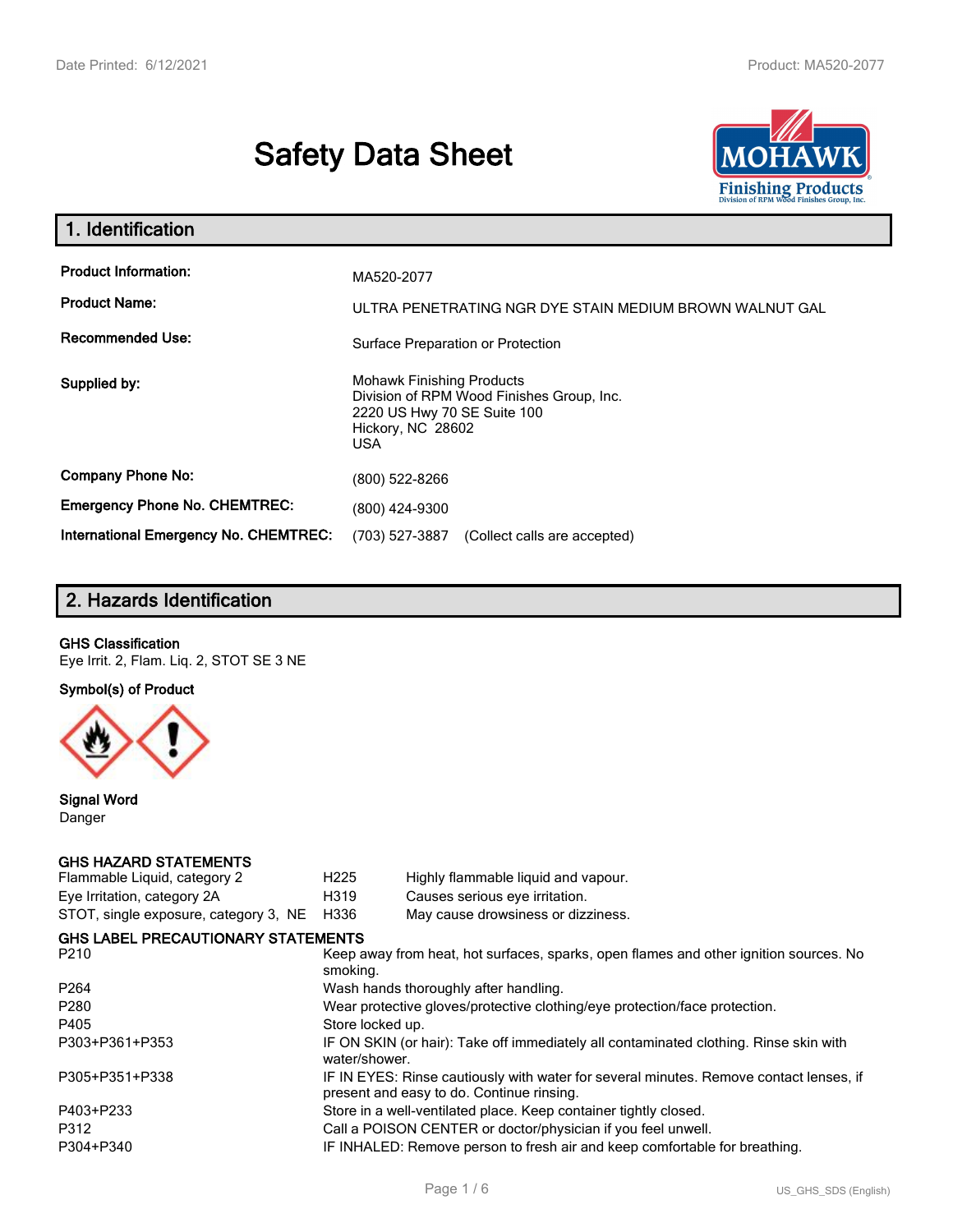| If eye irritation persists: Get medical advice/attention.      |
|----------------------------------------------------------------|
| Store in a well-ventilated place. Keep cool.                   |
| <b>GHS SDS PRECAUTIONARY STATEMENTS</b>                        |
| Ground/bond container and receiving equipment.                 |
| Use explosion-proof electrical/ventilating/lighting/equipment. |
| Use only non-sparking tools.                                   |
| Take precautionary measures against static discharge.          |
|                                                                |

## **3. Composition/Information on ingredients**

| <b>Chemical Name</b>              | CAS-No.   | Wt. %       | <b>GHS Symbols</b>    | <b>GHS Statements</b>     |
|-----------------------------------|-----------|-------------|-----------------------|---------------------------|
| acetone                           | 67-64-1   | 75-100      | GHS02-GHS07           | H225-302-319-332-336      |
| ethanol                           | 64-17-5   | $2.5 - 10$  | GHS02                 | H <sub>225</sub>          |
| ethoxypropanol                    | 1569-02-4 | $1.0 - 2.5$ | GHS02-GHS07           | H <sub>226</sub> -332-336 |
| propylene glycol monomethyl ether | 107-98-2  | $0.1 - 1.0$ | GHS02-GHS06-<br>GHS07 | H <sub>226</sub> -331-336 |

The exact percentage (concentration) of ingredients is being withheld as a trade secret.

The text for GHS Hazard Statements shown above (if any) is given in the "Other information" Section.

## **4. First-aid Measures**



FIRST AID - EYE CONTACT: IF IN EYES: Rinse cautiously with water for several minutes. Remove contact lenses, if present and easy to do. Continue rinsing. If eye irritation persists: Get medical advice/attention.

FIRST AID - SKIN CONTACT: IF ON SKIN (or hair): Take off immediately all contaminated clothing. Rinse skin with water/shower.

FIRST AID - INGESTION: IF SWALLOWED: rinse mouth. Do NOT induce vomiting. IF exposed or if you feel unwell: Call a POISON CENTER or doctor/physician.

FIRST AID - INHALATION: IF INHALED: Remove person to fresh air and keep comfortable for breathing.

## **5. Fire-fighting Measures**

**SPECIAL FIREFIGHTING PROCEDURES:** Evacuate all persons from the fire area to a safe location. Move non-burning material, as feasible, to a safe location as soon as possible. Fire fighters should be protected from potential explosion hazards while extinguishing the fire. Wear self-contained breathing apparatus (SCBA) and full fire-fighting protective clothing. Thoroughly decontaminate all protective equipment after use. Containers of this material may build up pressure if exposed to heat (fire). Use water spray to cool fire-exposed containers. Use water spray to disperse vapors if a spill or leak has not ignited. DO NOT extinguish a fire resulting from the flow of flammable liquid until the flow of the liquid is effectively shut off. This precaution will help prevent the accumulation of an explosive vapor-air mixture after the initial fire is extinguished.

**FIREFIGHTING EQUIPMENT:** This is a NFPA/OSHA Class 1B or less flammable liquid. Follow NFPA30, Chapter 16 for fire protection and fire suppression. Use a dry chemical, carbon dioxide, or similar ABC fire extinguisher for incipeint fires. Water may be used to cool and prevent rupture of containers that are exposed to heat from fire.

## **6. Accidental Release Measures**

#### **ENVIRONMENTAL MEASURES:** No Information

**STEPS TO BE TAKEN IN CASE MATERIAL IS RELEASED OR SPILLED:** Follow personal protective equipment recommendations found in Section VIII. Personal protective equipment needs must be evaluated based on information provided on this sheet and the special circumstances created by the spill including; the material spilled, the quantity of the spill, the area in which the spill occurred, and the training and the expertise of employees in the area responding to the spill. Never exceed any occupational exposure limits. Shut off ignition sources; including electrical equipment and flames. Do not allow smoking in the area. Do not allow the spilled product to enter public drainage system or open waterways.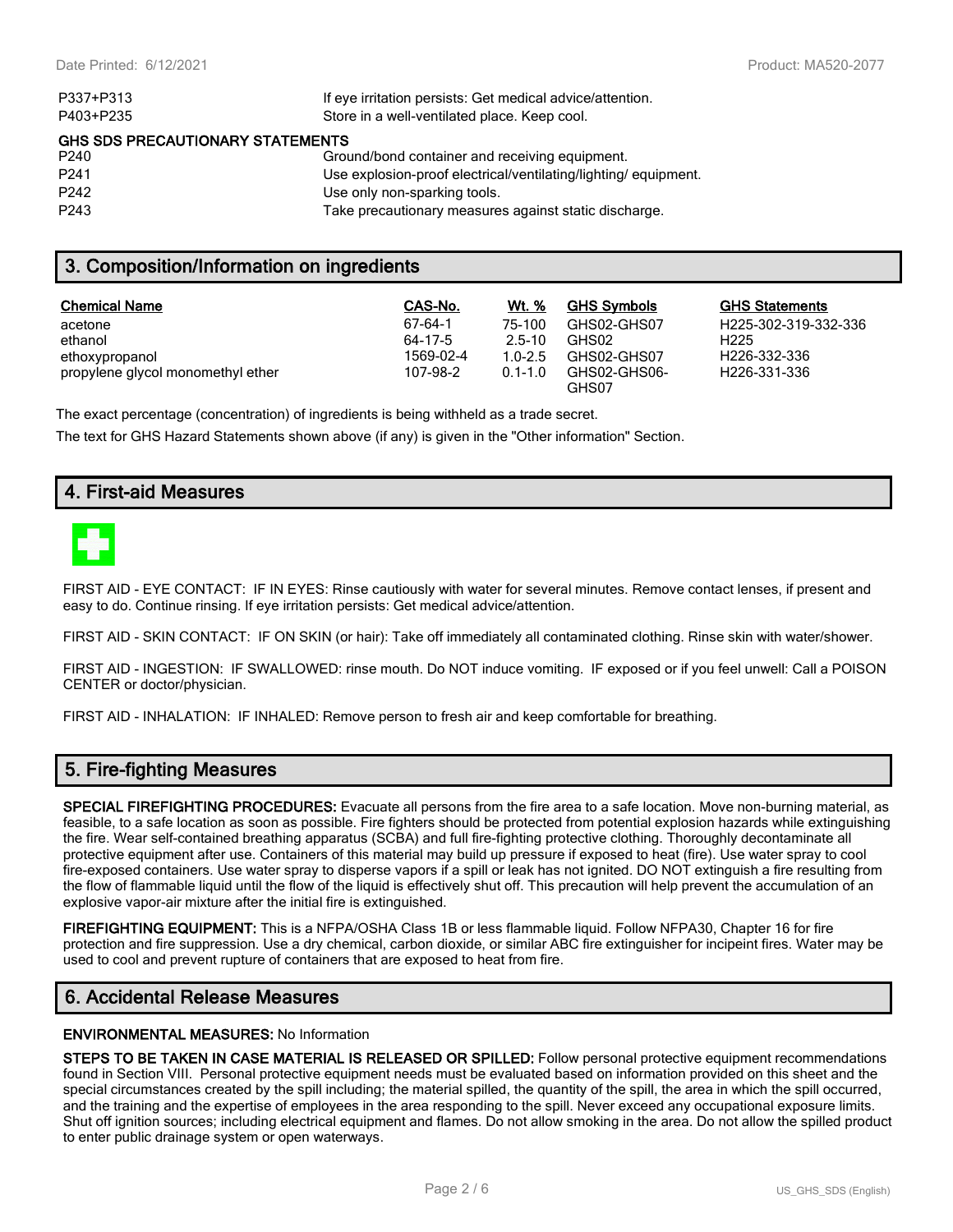# **7. Handling and Storage**



**HANDLING:** Avoid inhalation and contact with eyes, skin, and clothing. Wash hands thoroughly after handling and before eating or drinking. In keeping with safe handling practices, avoid ignition sources (smoking, flames, pilot lights, electrical sparks); ground and bond containers when transferring the material to prevent static electricity sparks that could ignite vapor and use spark proof tools and explosion proof equipment. Empty containers may retain product residue or vapor. Do not pressurize, cut, weld, braze, solder, drill, grind, or expose container to heat, flame, sparks, static electricity, or other sources of ignition. Any of these actions can potentially cause an explosion that may lead to injury.

**STORAGE:** Keep containers closed when not in use. Store in cool well ventilated space away from incompatible materials.

# **8. Exposure Controls/Personal Protection**

| Ingredients with Occupational Exposure Limits |                      |                       |                     |                         |  |  |
|-----------------------------------------------|----------------------|-----------------------|---------------------|-------------------------|--|--|
| <b>Chemical Name</b>                          | <b>ACGIH TLV-TWA</b> | <b>ACGIH-TLV STEL</b> | <b>OSHA PEL-TWA</b> | <b>OSHA PEL-CEILING</b> |  |  |
| acetone                                       | $250$ ppm            | 500 ppm               | $1000$ ppm          | N.D.                    |  |  |
| ethanol                                       | N.D.                 | $1000$ ppm            | $1000$ ppm          | N.D.                    |  |  |
| ethoxypropanol                                | 50 ppm               | $200$ ppm             | N.D.                | N.D.                    |  |  |
| propylene glycol monomethyl ether             | 50 ppm               | $100$ ppm             | N.D.                | N.D.                    |  |  |

**Further Advice: MEL = Maximum Exposure Limit OES = Occupational Exposure Standard SUP = Supplier's Recommendation Sk = Skin Sensitizer N.E. = Not Established N.D. = Not Determined**

#### **Personal Protection**



**RESPIRATORY PROTECTION:** Use adequate engineering controls and ventilation to keep levels below recommended or statutory exposure limits. If exposure levels exceed limits use appropriate approved respiratory protection equipment.

**SKIN PROTECTION:** Wear chemical resistant footwear and clothing such as gloves, an apron or a whole body suit as appropriate.



**EYE PROTECTION:** Wear chemical-resistant glasses and/or goggles and a face shield when eye and face contact is possible due to splashing or spraying of material.



**OTHER PROTECTIVE EQUIPMENT:** No Information



**HYGIENIC PRACTICES:** It is good practice to avoid contact with the product and/or its vapors, mists or dust by using appropriate protective measures. Wash thoroughly after handling and before eating or drinking.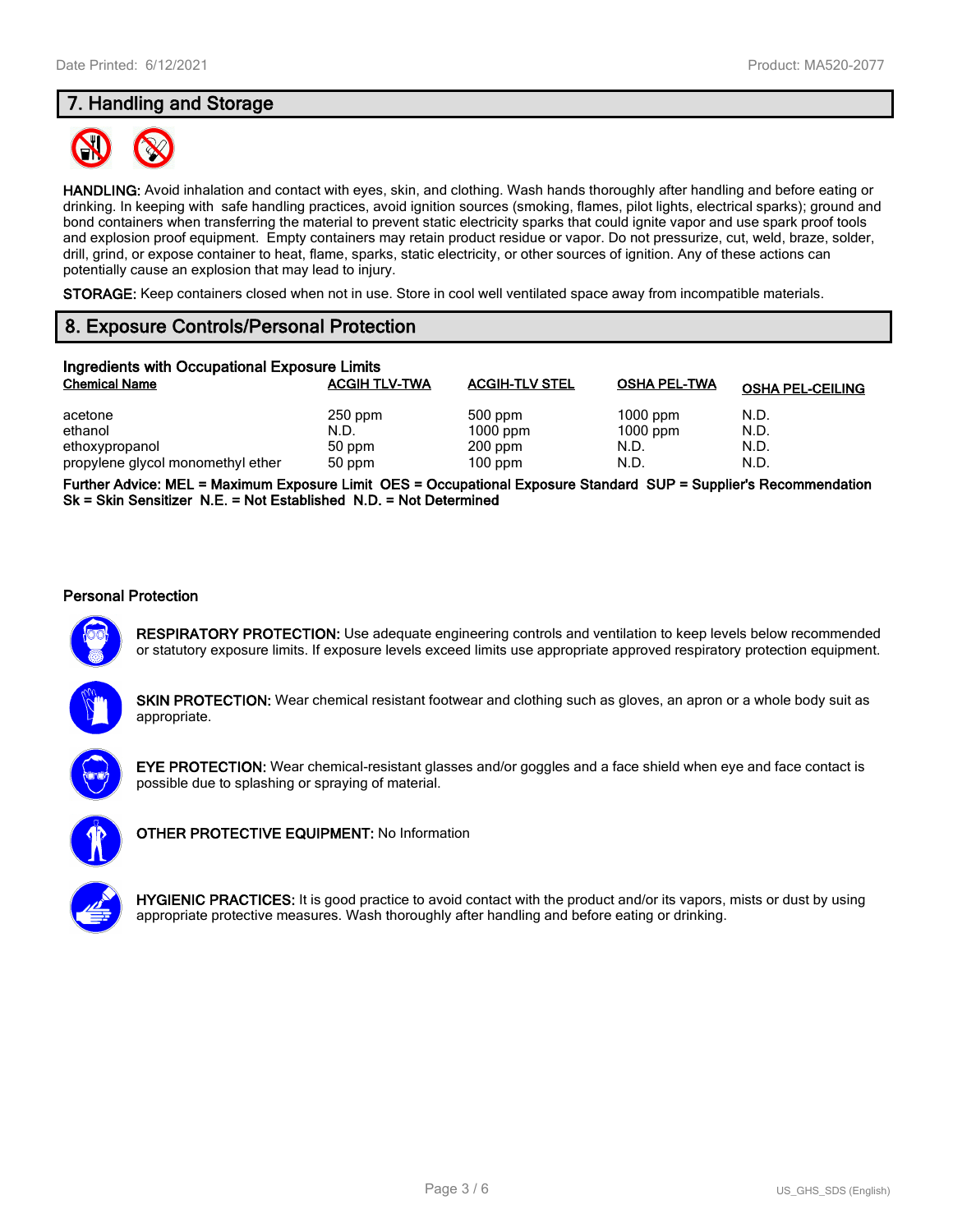**N.I. = No Information**

# **9. Physical and Chemical Properties**

| Appearance:                    | Colored Liquid             | <b>Physical State:</b>                      | <b>LIQUID</b>    |
|--------------------------------|----------------------------|---------------------------------------------|------------------|
| Odor:                          | <b>Strong Solvent</b>      | <b>Odor Threshold:</b>                      | Not determined   |
| Density, g/cm3:                | 0.821                      | pH:                                         | Not determined   |
| Freeze Point, °F:              | Not determined             | <b>Viscosity:</b>                           | Not determined   |
| <b>Solubility in Water:</b>    | Not determined             | Partition Coefficient, n-octanol/<br>water: | Not determined   |
| Decomposition temperature, °F: | Not determined             | <b>Explosive Limits, %:</b>                 | Not determined   |
| Boiling Range, °F:             | $>$ 100 °F                 | Flash Point, °F:                            | $-4$ $\circ$ F   |
| Combustibility:                | <b>Supports Combustion</b> | Auto-Ignition Temperature, °F:              | Not determined   |
| <b>Evaporation Rate:</b>       | Faster than Diethyl Ether  | Vapor Pressure, mmHg:                       | 131.097986494738 |
| <b>Vapor Density:</b>          | Not determined             |                                             |                  |

## **10. Stability and reactivity**

**STABILITY:** Stable under normal conditions.

**CONDITIONS TO AVOID:** Heat, flames and sparks.

**INCOMPATIBILITY:** Acids, Bases, Oxidizing agents

**HAZARDOUS DECOMPOSITION PRODUCTS:** Not determined.

## **11. Toxicological information**

**Practical Experiences**

**EMERGENCY OVERVIEW:** No Information

**EFFECT OF OVEREXPOSURE - EYE CONTACT:** No Information

**EFFECT OF OVEREXPOSURE - INGESTION:** No Information

**EFFECT OF OVEREXPOSURE - INHALATION:** No Information

**EFFECT OF OVEREXPOSURE - SKIN CONTACT:** No Information

**CARCINOGENICITY:** No Information

#### **PRIMARY ROUTE(S) OF ENTRY:**

**Eye Contact, Skin Contact, Inhalation**

# **Acute Toxicity Values**

**The acute effects of this product have not been tested. Data on individual components are tabulated below**

| CAS-No. | <b>Chemical Name</b> |
|---------|----------------------|
| 67-64-1 | acetone              |

**Casary Chemical Chemical LD50 Chemical LD50 Vapor LC50** 1800 mg/kg Rat 20000 mg/kg Rabbit 50.1 mg/L Rat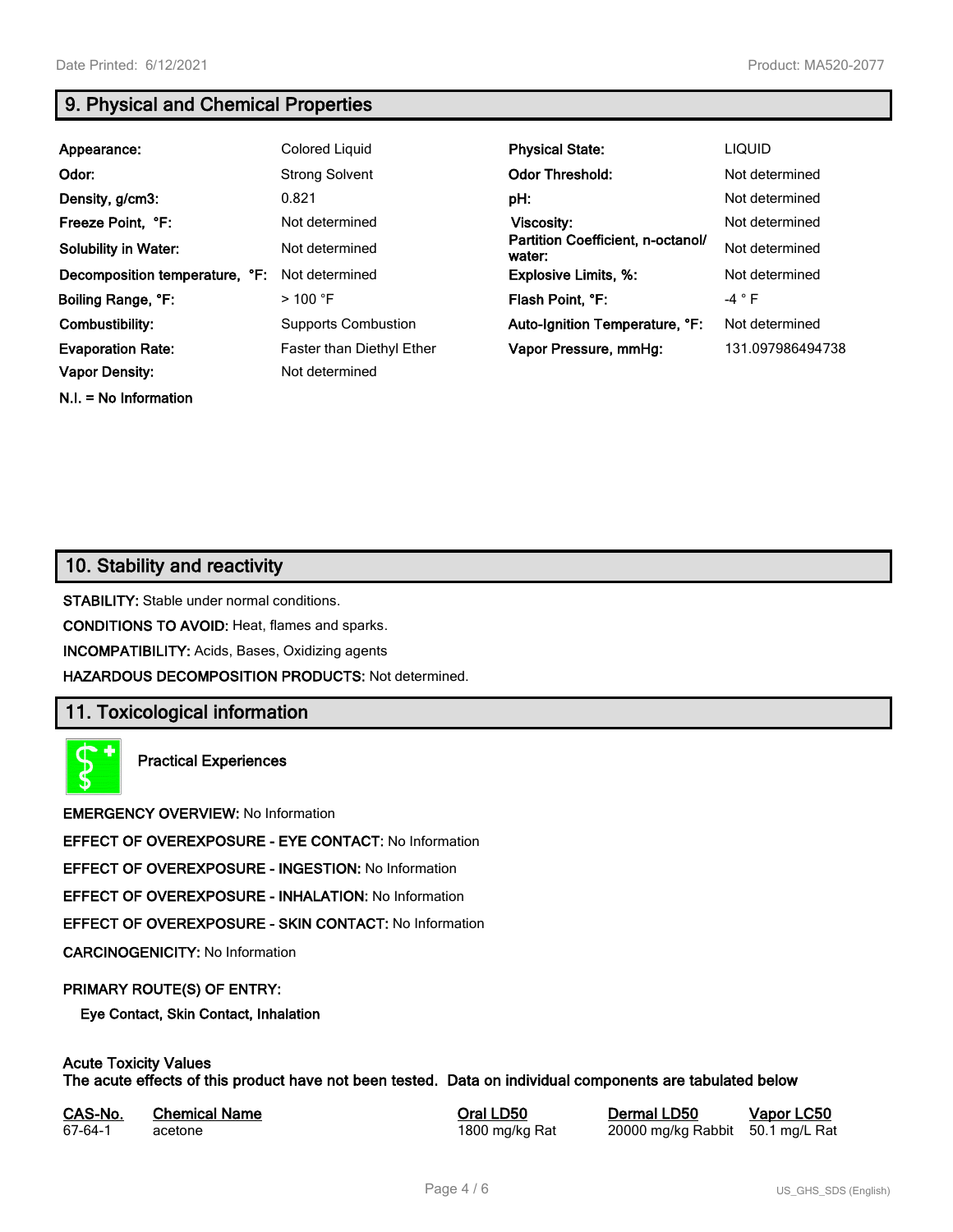| 64-17-5   | ethanol                           | 7060 mg/kg Rat | 15,800 mg/kg                    | 124.7 mg/L Rat |
|-----------|-----------------------------------|----------------|---------------------------------|----------------|
| 1569-02-4 | ethoxypropanol                    | 4400 mg/kg Rat | 8100 mg/kg Rabbit               | - 15           |
| 107-98-2  | propylene glycol monomethyl ether | 5000 mg/kg Rat | 13000 mg/kg Rabbit > 6 mg/L Rat |                |

#### **N.I. = No Information**

## **12. Ecological information**

**ECOLOGICAL INFORMATION:** Ecological evaluation of this material has not been performed; however, do not allow the product to be released to the environment without governmental approval/permits.

## **13. Disposal Information**



**Product**

**DISPOSAL METHOD:** Waste from this material may be a listed and/or characteristic hazardous waste. Dispose of material, contaminated absorbent, container and unused contents in accordance with local, state, and federal regulations.

**STEPS TO BE TAKEN IN CASE MATERIAL IS RELEASED OR SPILLED:** Follow personal protective equipment recommendations found in Section VIII. Personal protective equipment needs must be evaluated based on information provided on this sheet and the special circumstances created by the spill including; the material spilled, the quantity of the spill, the area in which the spill occurred, and the training and the expertise of employees in the area responding to the spill. Never exceed any occupational exposure limits. Shut off ignition sources; including electrical equipment and flames. Do not allow smoking in the area. Do not allow the spilled product to enter public drainage system or open waterways.

## **14. Transport Information**

#### **SPECIAL TRANSPORT PRECAUTIONS:** No Information

**DOT:** CONSUMER COMMODITY

**IATA:** UN1263, PAINT, 3, II

**IMDG:** UN1263, PAINT, 3, II

## **15. Regulatory Information**

### **U.S. Federal Regulations:**

#### **CERCLA - SARA Hazard Category**

This product has been reviewed according to the EPA 'Hazard Categories' promulgated under Sections 311 and 312 of the Superfund Amendment and Reauthorization Act of 1986 (SARA Title III) and is considered, under applicable definitions, to meet the following categories:

Fire Hazard, Acute Health Hazard

#### **SARA SECTION 313**

This product contains the following substances subject to the reporting requirements of Section 313 of Title III of the Superfund Amendment and Reauthorization Act of 1986 and 40 CFR part 372:

No Sara 313 components exist in this product.